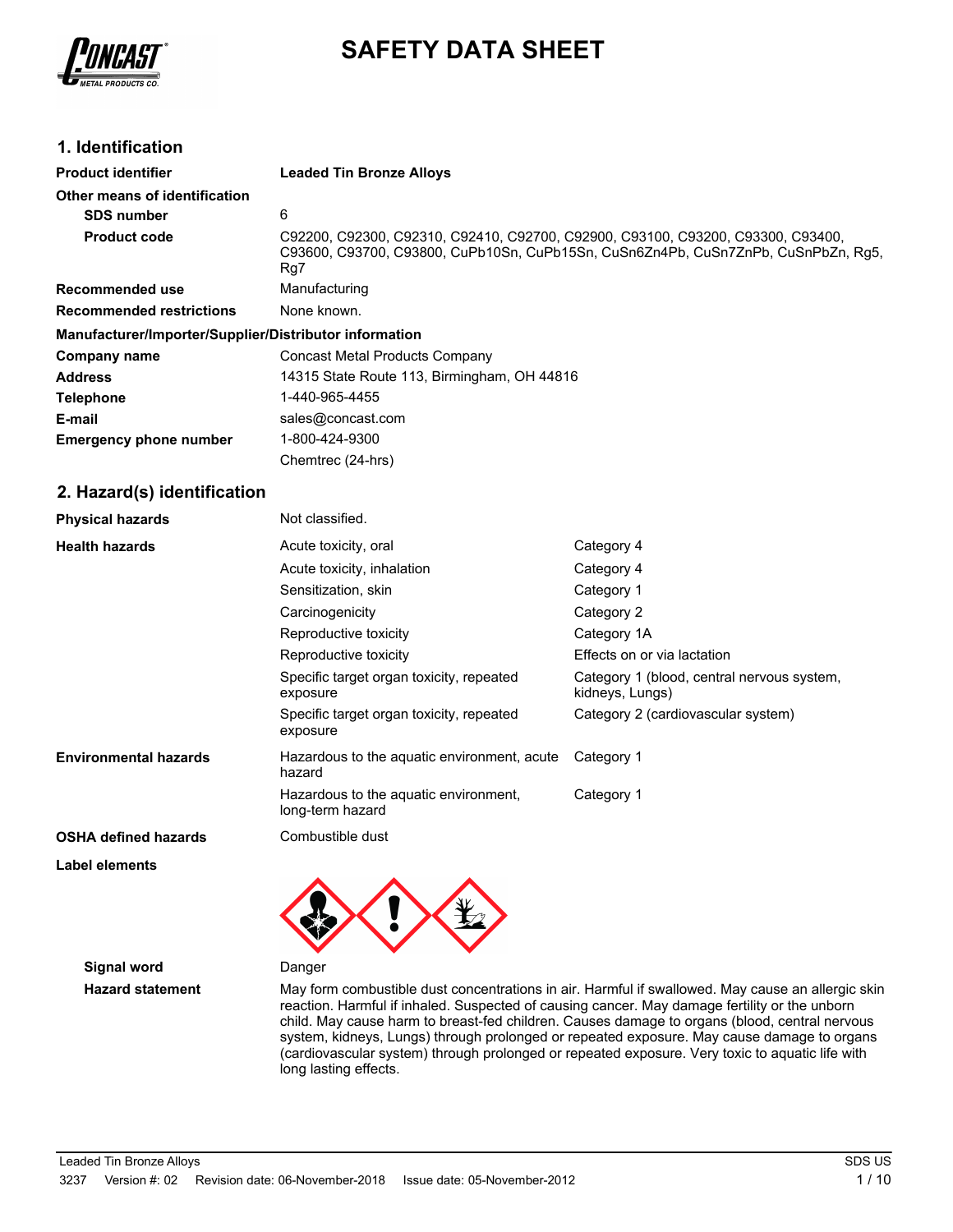| <b>Precautionary statement</b>               |                                                                                                                                                                                                                                                                                                                                                                                                                                                                                                                                                                                                                                                                                                                                                                                             |
|----------------------------------------------|---------------------------------------------------------------------------------------------------------------------------------------------------------------------------------------------------------------------------------------------------------------------------------------------------------------------------------------------------------------------------------------------------------------------------------------------------------------------------------------------------------------------------------------------------------------------------------------------------------------------------------------------------------------------------------------------------------------------------------------------------------------------------------------------|
| <b>Prevention</b>                            | Obtain special instructions before use. Do not handle until all safety precautions have been read<br>and understood. Prevent dust accumulation to minimize explosion hazard. Keep away from<br>heat/sparks/open flames/hot surfaces. - No smoking. Keep container tightly closed. Ground/bond<br>container and receiving equipment. Do not breathe dust/fume. Avoid contact during<br>pregnancy/while nursing. Wash thoroughly after handling. Do not eat, drink or smoke when using<br>this product. Use only outdoors or in a well-ventilated area. Contaminated work clothing must not<br>be allowed out of the workplace. Avoid release to the environment. Wear protective<br>gloves/protective clothing/eye protection/face protection. Observe good industrial hygiene<br>practices. |
| <b>Response</b>                              | If swallowed: Call a poison center/doctor if you feel unwell. Rinse mouth. If on skin: Wash with<br>plenty of water. If inhaled: Remove person to fresh air and keep comfortable for breathing. If<br>exposed or concerned: Get medical advice/attention. Call a poison center/doctor if you feel<br>unwell. If skin irritation or rash occurs: Get medical advice/attention. Wash contaminated clothing<br>before reuse. In case of fire: Use appropriate media to extinguish. Collect spillage.                                                                                                                                                                                                                                                                                           |
| <b>Storage</b>                               | Store locked up.                                                                                                                                                                                                                                                                                                                                                                                                                                                                                                                                                                                                                                                                                                                                                                            |
| <b>Disposal</b>                              | Dispose of contents/container in accordance with local/regional/national/international regulations.                                                                                                                                                                                                                                                                                                                                                                                                                                                                                                                                                                                                                                                                                         |
| Hazard(s) not otherwise<br>classified (HNOC) | None known.                                                                                                                                                                                                                                                                                                                                                                                                                                                                                                                                                                                                                                                                                                                                                                                 |
| Supplemental information                     | 35.5% of the mixture consists of component(s) of unknown acute dermal toxicity.                                                                                                                                                                                                                                                                                                                                                                                                                                                                                                                                                                                                                                                                                                             |
|                                              |                                                                                                                                                                                                                                                                                                                                                                                                                                                                                                                                                                                                                                                                                                                                                                                             |

# **3. Composition/information on ingredients**

**Mixtures**

| <b>Chemical name</b> | <b>CAS number</b> | $\%$          |
|----------------------|-------------------|---------------|
| Copper               | 7440-50-8         | $50 - 90$     |
| Lead                 | 7439-92-1         | $0.005 - 34$  |
| <b>Nickel</b>        | 7440-02-0         | $0.005 - 32$  |
| <b>Zinc</b>          | 7440-66-6         | $0.005 - 26$  |
| Tin                  | 7440-31-5         | $0.005 - 20$  |
| Antimony             | 7440-36-0         | $0.005 - 1.5$ |

**Composition comments** All concentrations are in percent by weight unless otherwise indicated.

| 4. First-aid measures                                                        |                                                                                                                                                                                                                                                                                                                                                                                                                                                                                       |
|------------------------------------------------------------------------------|---------------------------------------------------------------------------------------------------------------------------------------------------------------------------------------------------------------------------------------------------------------------------------------------------------------------------------------------------------------------------------------------------------------------------------------------------------------------------------------|
| <b>Inhalation</b>                                                            | Remove victim to fresh air and keep at rest in a position comfortable for breathing. Oxygen or<br>artificial respiration if needed. Call a poison center or doctor/physician if you feel unwell.                                                                                                                                                                                                                                                                                      |
| <b>Skin contact</b>                                                          | Remove contaminated clothing immediately and wash skin with soap and water. In case of<br>eczema or other skin disorders: Seek medical attention and take along these instructions. In case<br>of contact with hot or molten product, cool rapidly with water and seek immediate medical<br>attention. Do not attempt to remove molten product from skin because skin will tear easily. Cuts or<br>abrasions should be treated promptly with thorough cleansing of the affected area. |
| Eye contact                                                                  | Do not rub eyes. Rinse with water. Get medical attention if irritation develops and persists.                                                                                                                                                                                                                                                                                                                                                                                         |
| Ingestion                                                                    | Rinse mouth. If vomiting occurs, keep head low so that stomach content doesn't get into the lungs.<br>Get medical advice/attention if you feel unwell.                                                                                                                                                                                                                                                                                                                                |
| <b>Most important</b><br>symptoms/effects, acute and<br>delayed              | Elevated temperatures or mechanical action may form dust and fumes which may be irritating to<br>the eye, mucous membranes and respiratory tract. Narcosis. Behavioral changes. Decrease in<br>motor functions. May cause an allergic skin reaction. Dermatitis. Rash. Prolonged exposure may<br>cause chronic effects. Contact with hot material can cause thermal burns which may result in<br>permanent damage.                                                                    |
| Indication of immediate<br>medical attention and special<br>treatment needed | Provide general supportive measures and treat symptomatically. Keep victim under observation.<br>Symptoms may be delayed.                                                                                                                                                                                                                                                                                                                                                             |
| <b>General information</b>                                                   | IF exposed or concerned: Get medical advice/attention. If you feel unwell, seek medical advice<br>(show the label where possible). Ensure that medical personnel are aware of the material(s)<br>involved, and take precautions to protect themselves. Show this safety data sheet to the doctor in<br>attendance. Wash contaminated clothing before reuse.                                                                                                                           |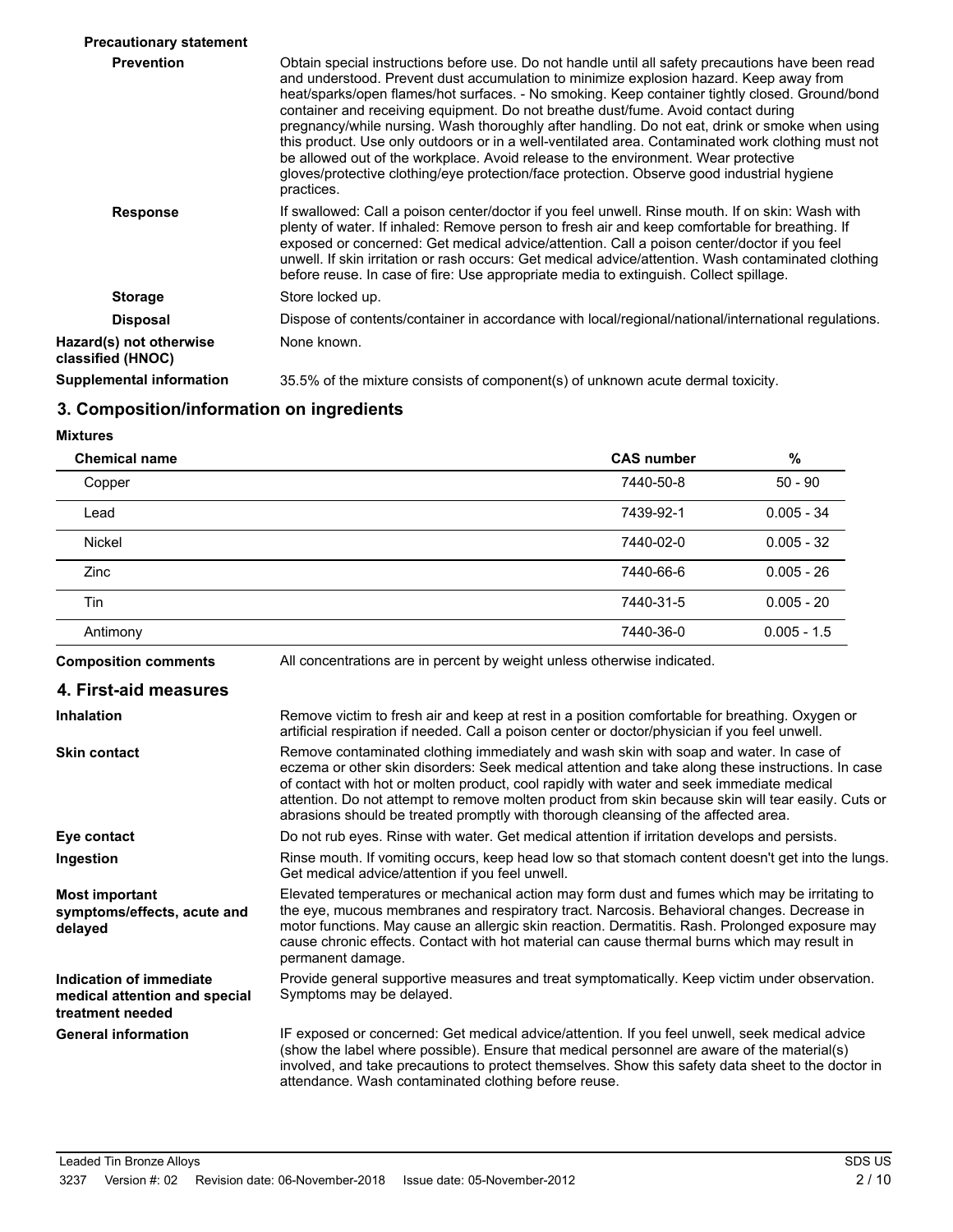# **5. Fire-fighting measures**

| Suitable extinguishing media                                     | Special powder against metal fires. Dry sand. Carbon dioxide (CO2). Apply extinguishing media<br>carefully to avoid creating airborne dust. Avoid high pressure media which could cause the<br>formation of a potentially explosible dust-air mixture.                                                                                                                                                                                                                                                                                         |
|------------------------------------------------------------------|------------------------------------------------------------------------------------------------------------------------------------------------------------------------------------------------------------------------------------------------------------------------------------------------------------------------------------------------------------------------------------------------------------------------------------------------------------------------------------------------------------------------------------------------|
| Unsuitable extinguishing<br>media                                | Do not use water or halogenated extinguishing media. Hot molten material will react violently with<br>water resulting in spattering and fuming.                                                                                                                                                                                                                                                                                                                                                                                                |
| Specific hazards arising from<br>the chemical                    | Explosion hazard: Avoid generating dust; fine dust dispersed in air in sufficient concentrations and<br>in the presence of an ignition source is a potential dust explosion hazard. Contact with acids will<br>release flammable hydrogen gas. During fire, gases hazardous to health may be formed.<br>Combustion products may include: metal oxides. In a fire, nickel may form nickel carbonyl, a<br>highly toxic substance and known carcinogen. Upon combustion, this product may yield toxic<br>vapors/fumes of lead and lead compounds. |
| Special protective equipment<br>and precautions for firefighters | Self-contained breathing apparatus and full protective clothing must be worn in case of fire.                                                                                                                                                                                                                                                                                                                                                                                                                                                  |
| <b>Fire fighting</b><br>equipment/instructions                   | In case of fire and/or explosion do not breathe fumes. Move containers from fire area if you can do<br>so without risk.                                                                                                                                                                                                                                                                                                                                                                                                                        |
| <b>Specific methods</b>                                          | Use standard firefighting procedures and consider the hazards of other involved materials.                                                                                                                                                                                                                                                                                                                                                                                                                                                     |
| <b>General fire hazards</b>                                      | May form combustible dust concentrations in air.                                                                                                                                                                                                                                                                                                                                                                                                                                                                                               |

# **6. Accidental release measures**

| <b>Personal precautions,</b><br>protective equipment and<br>emergency procedures | Keep unnecessary personnel away. Keep people away from and upwind of spill/leak. Use only<br>non-sparking tools. Dust deposits should not be allowed to accumulate on surfaces, as these may<br>form an explosive mixture if they are released into the atmosphere in sufficient concentration.<br>Wear appropriate protective equipment and clothing during clean-up. Do not touch damaged<br>containers or spilled material unless wearing appropriate protective clothing. Avoid inhalation of<br>fumes from heated product. Ensure adequate ventilation. Local authorities should be advised if<br>significant spillages cannot be contained. For personal protection, see section 8 of the SDS.                                                                                                         |
|----------------------------------------------------------------------------------|--------------------------------------------------------------------------------------------------------------------------------------------------------------------------------------------------------------------------------------------------------------------------------------------------------------------------------------------------------------------------------------------------------------------------------------------------------------------------------------------------------------------------------------------------------------------------------------------------------------------------------------------------------------------------------------------------------------------------------------------------------------------------------------------------------------|
| <b>Methods and materials for</b><br>containment and cleaning up                  | Eliminate all ignition sources (no smoking, flares, sparks, or flames in immediate area). Take<br>precautionary measures against static discharge. Use only non-sparking tools. Avoid dispersal of<br>dust in the air (i.e., clearing dust surfaces with compressed air). The product is immiscible with<br>water and will sediment in water systems. Stop the flow of material, if this is without risk. Allow<br>molten material to cool and solidify before disposal. Recover and recycle, if practical.                                                                                                                                                                                                                                                                                                  |
|                                                                                  | Large Spills: Wet down with water and dike for later disposal. Shovel the material into waste<br>container. Following product recovery, flush area with water.                                                                                                                                                                                                                                                                                                                                                                                                                                                                                                                                                                                                                                               |
|                                                                                  | Small Spills: Sweep up or vacuum up spillage and collect in suitable container for disposal.                                                                                                                                                                                                                                                                                                                                                                                                                                                                                                                                                                                                                                                                                                                 |
|                                                                                  | Never return spills to original containers for re-use. Put material in suitable, covered, labeled<br>containers. For waste disposal, see section 13 of the SDS.                                                                                                                                                                                                                                                                                                                                                                                                                                                                                                                                                                                                                                              |
| <b>Environmental precautions</b>                                                 | Avoid release to the environment. Inform appropriate managerial or supervisory personnel of all<br>environmental releases. Prevent further leakage or spillage if safe to do so. Avoid discharge into<br>drains, water courses or onto the ground.                                                                                                                                                                                                                                                                                                                                                                                                                                                                                                                                                           |
| 7. Handling and storage                                                          |                                                                                                                                                                                                                                                                                                                                                                                                                                                                                                                                                                                                                                                                                                                                                                                                              |
| <b>Precautions for safe handling</b>                                             | Obtain special instructions before use. Do not handle until all safety precautions have been read<br>and understood. Minimize dust generation and accumulation. Avoid significant deposits of<br>material, especially on horizontal surfaces, which may become airborne and form combustible dust<br>clouds and may contribute to secondary explosions. Routine housekeeping should be instituted to<br>ensure that dusts do not accumulate on surfaces. Dry powders can build static electricity charges<br>when subjected to the friction of transfer and mixing operations. Provide adequate precautions,<br>such as electrical grounding and bonding, or inert atmospheres. Keep away from heat/sparks/open<br>flames/hot surfaces. - No smoking. Explosion-proof general and local exhaust ventilation. |
|                                                                                  | Do not taste or swallow. Avoid breathing dust. Avoid contact with eyes, skin, and clothing. Avoid<br>prolonged exposure. When using, do not eat, drink or smoke. Pregnant or breastfeeding women<br>must not handle this product. Should be handled in closed systems, if possible. Wear appropriate<br>personal protective equipment. Wash hands thoroughly after handling. Avoid release to the<br>environment. Observe good industrial hygiene practices.                                                                                                                                                                                                                                                                                                                                                 |
| Conditions for safe storage,<br>including any incompatibilities                  | Store locked up. Keep containers tightly closed in a dry, cool and well-ventilated place. Store away<br>from incompatible materials (see Section 10 of the SDS).                                                                                                                                                                                                                                                                                                                                                                                                                                                                                                                                                                                                                                             |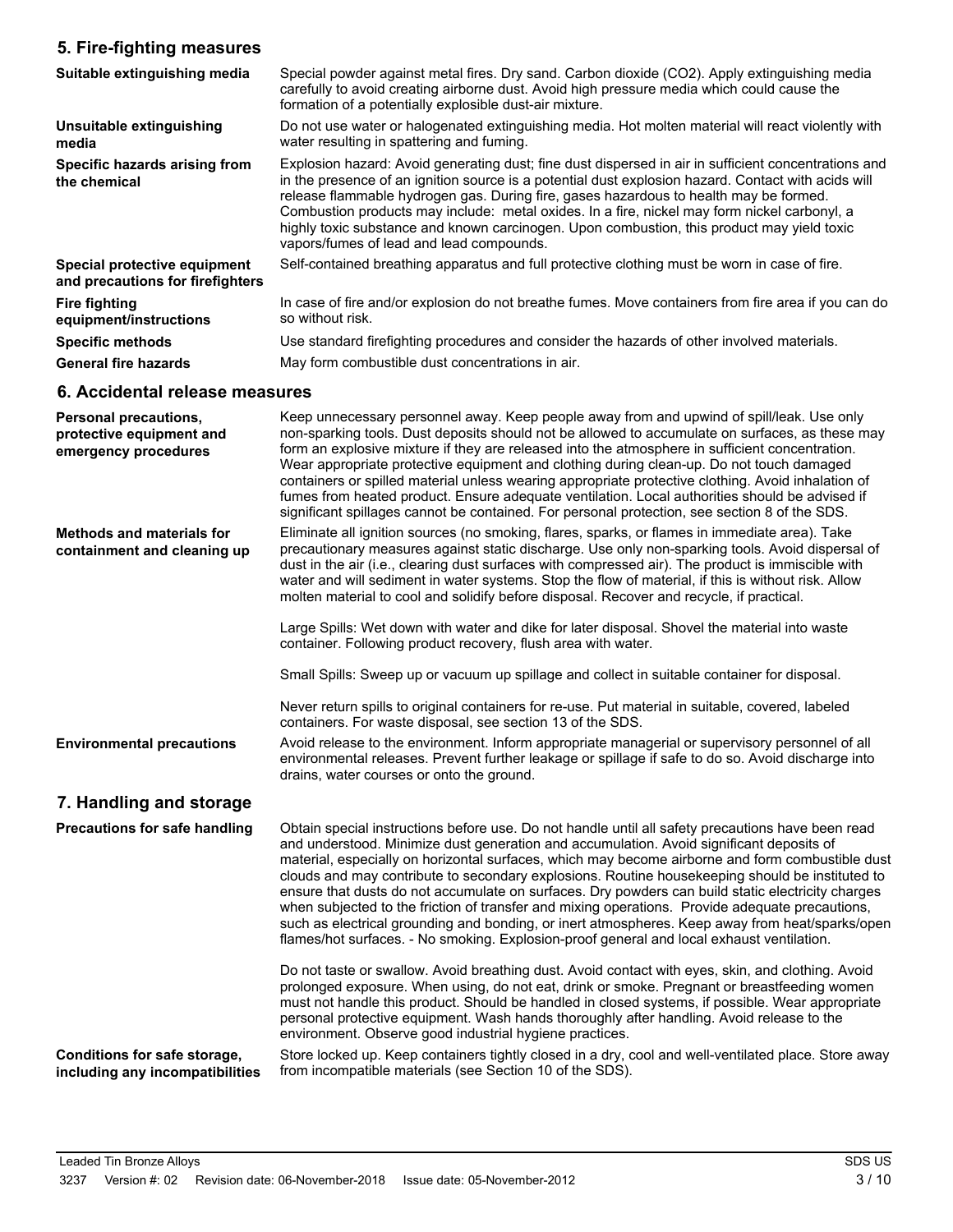# **8. Exposure controls/personal protection**

# **Occupational exposure limits**

**US. OSHA Specifically Regulated Substances (29 CFR 1910.1001-1053)**

| <b>Components</b>                                                                      |            | <b>Type</b>                                                                                                                                                                                                                                                                                                                                                                                                                  |                                                               |                 | <b>Value</b>                                                           |                                                                                                                                                                                                                                                                                                               |
|----------------------------------------------------------------------------------------|------------|------------------------------------------------------------------------------------------------------------------------------------------------------------------------------------------------------------------------------------------------------------------------------------------------------------------------------------------------------------------------------------------------------------------------------|---------------------------------------------------------------|-----------------|------------------------------------------------------------------------|---------------------------------------------------------------------------------------------------------------------------------------------------------------------------------------------------------------------------------------------------------------------------------------------------------------|
| Lead (CAS 7439-92-1)                                                                   | <b>TWA</b> |                                                                                                                                                                                                                                                                                                                                                                                                                              | $0.05$ mg/m $3$                                               |                 |                                                                        |                                                                                                                                                                                                                                                                                                               |
| US. OSHA Table Z-1 Limits for Air Contaminants (29 CFR 1910.1000)<br><b>Components</b> |            | <b>Type</b>                                                                                                                                                                                                                                                                                                                                                                                                                  |                                                               |                 | <b>Value</b>                                                           | Form                                                                                                                                                                                                                                                                                                          |
| Antimony (CAS 7440-36-0)                                                               |            | <b>PEL</b>                                                                                                                                                                                                                                                                                                                                                                                                                   |                                                               |                 | $0.5$ mg/m $3$                                                         |                                                                                                                                                                                                                                                                                                               |
| Copper (CAS 7440-50-8)                                                                 |            | <b>PEL</b>                                                                                                                                                                                                                                                                                                                                                                                                                   |                                                               |                 | 1 $mg/m3$                                                              | Dust and mist.                                                                                                                                                                                                                                                                                                |
|                                                                                        |            |                                                                                                                                                                                                                                                                                                                                                                                                                              |                                                               |                 | $0.1$ mg/m $3$                                                         | Fume.                                                                                                                                                                                                                                                                                                         |
| Nickel (CAS 7440-02-0)                                                                 |            | <b>PEL</b>                                                                                                                                                                                                                                                                                                                                                                                                                   |                                                               |                 | 1 $mg/m3$                                                              |                                                                                                                                                                                                                                                                                                               |
| Tin (CAS 7440-31-5)                                                                    |            | <b>PEL</b>                                                                                                                                                                                                                                                                                                                                                                                                                   |                                                               |                 | $2$ mg/m $3$                                                           |                                                                                                                                                                                                                                                                                                               |
| <b>US. ACGIH Threshold Limit Values</b><br><b>Components</b>                           |            | <b>Type</b>                                                                                                                                                                                                                                                                                                                                                                                                                  |                                                               |                 | <b>Value</b>                                                           | Form                                                                                                                                                                                                                                                                                                          |
| Antimony (CAS 7440-36-0)                                                               |            | <b>TWA</b>                                                                                                                                                                                                                                                                                                                                                                                                                   |                                                               |                 | $0.5$ mg/m $3$                                                         |                                                                                                                                                                                                                                                                                                               |
| Copper (CAS 7440-50-8)                                                                 |            | <b>TWA</b>                                                                                                                                                                                                                                                                                                                                                                                                                   |                                                               |                 | 1 $mg/m3$                                                              | Dust and mist.                                                                                                                                                                                                                                                                                                |
|                                                                                        |            |                                                                                                                                                                                                                                                                                                                                                                                                                              |                                                               |                 | $0.2$ mg/m $3$                                                         | Fume.                                                                                                                                                                                                                                                                                                         |
| Lead (CAS 7439-92-1)                                                                   |            | <b>TWA</b>                                                                                                                                                                                                                                                                                                                                                                                                                   |                                                               |                 | $0.05$ mg/m $3$                                                        |                                                                                                                                                                                                                                                                                                               |
| Nickel (CAS 7440-02-0)                                                                 |            | <b>TWA</b>                                                                                                                                                                                                                                                                                                                                                                                                                   |                                                               |                 | $1.5$ mg/m $3$                                                         | Inhalable fraction.                                                                                                                                                                                                                                                                                           |
| Tin (CAS 7440-31-5)                                                                    |            | <b>TWA</b>                                                                                                                                                                                                                                                                                                                                                                                                                   |                                                               |                 | $2$ mg/m $3$                                                           |                                                                                                                                                                                                                                                                                                               |
| US. NIOSH: Pocket Guide to Chemical Hazards<br><b>Components</b>                       |            | <b>Type</b>                                                                                                                                                                                                                                                                                                                                                                                                                  |                                                               |                 | <b>Value</b>                                                           | Form                                                                                                                                                                                                                                                                                                          |
| Antimony (CAS 7440-36-0)                                                               |            | <b>TWA</b>                                                                                                                                                                                                                                                                                                                                                                                                                   |                                                               |                 | $0.5$ mg/m $3$                                                         |                                                                                                                                                                                                                                                                                                               |
| Copper (CAS 7440-50-8)                                                                 |            | <b>TWA</b>                                                                                                                                                                                                                                                                                                                                                                                                                   |                                                               |                 | 1 $mg/m3$                                                              | Dust and mist.                                                                                                                                                                                                                                                                                                |
| Lead (CAS 7439-92-1)                                                                   |            | <b>TWA</b>                                                                                                                                                                                                                                                                                                                                                                                                                   |                                                               |                 | $0.05$ mg/m $3$                                                        |                                                                                                                                                                                                                                                                                                               |
| Nickel (CAS 7440-02-0)                                                                 |            | <b>TWA</b>                                                                                                                                                                                                                                                                                                                                                                                                                   |                                                               |                 | $0.015$ mg/m3                                                          |                                                                                                                                                                                                                                                                                                               |
| Tin (CAS 7440-31-5)                                                                    |            | <b>TWA</b>                                                                                                                                                                                                                                                                                                                                                                                                                   |                                                               |                 | $2$ mg/m $3$                                                           |                                                                                                                                                                                                                                                                                                               |
| <b>Biological limit values</b>                                                         |            |                                                                                                                                                                                                                                                                                                                                                                                                                              |                                                               |                 |                                                                        |                                                                                                                                                                                                                                                                                                               |
| <b>ACGIH Biological Exposure Indices</b><br><b>Components</b>                          | Value      |                                                                                                                                                                                                                                                                                                                                                                                                                              | <b>Determinant</b>                                            | <b>Specimen</b> | <b>Sampling Time</b>                                                   |                                                                                                                                                                                                                                                                                                               |
| Lead (CAS 7439-92-1)                                                                   | 200 µg/l   | Lead                                                                                                                                                                                                                                                                                                                                                                                                                         |                                                               | <b>Blood</b>    | $\star$                                                                |                                                                                                                                                                                                                                                                                                               |
| * - For sampling details, please see the source document.                              |            |                                                                                                                                                                                                                                                                                                                                                                                                                              |                                                               |                 |                                                                        |                                                                                                                                                                                                                                                                                                               |
| Appropriate engineering<br>controls                                                    |            | Explosion-proof general and local exhaust ventilation. Good general ventilation should be used.<br>Ventilation rates should be matched to conditions. If applicable, use process enclosures, local<br>exhaust ventilation, or other engineering controls to maintain airborne levels below recommended<br>exposure limits. If exposure limits have not been established, maintain airborne levels to an<br>acceptable level. |                                                               |                 |                                                                        |                                                                                                                                                                                                                                                                                                               |
| Individual protection measures, such as personal protective equipment                  |            |                                                                                                                                                                                                                                                                                                                                                                                                                              |                                                               |                 |                                                                        |                                                                                                                                                                                                                                                                                                               |
| <b>Eye/face protection</b>                                                             |            |                                                                                                                                                                                                                                                                                                                                                                                                                              |                                                               |                 | number (per ANSI Z49.1-1988, "Safety in Welding and Cutting") be worn. | Unvented, tight fitting goggles should be worn in dusty areas. Use of safety glasses or goggles is<br>required for welding, burning, sawing, brazing, grinding or machining operations. When welding, it<br>is recommended that safety glasses, goggles, or face-shield with filter lens of appropriate shade |
| <b>Skin protection</b>                                                                 |            |                                                                                                                                                                                                                                                                                                                                                                                                                              |                                                               |                 |                                                                        |                                                                                                                                                                                                                                                                                                               |
| <b>Hand protection</b>                                                                 | supplier.  | Wear suitable protective gloves to prevent cuts and abrasions. When material is heated, wear<br>gloves to protect against thermal burns. Suitable gloves can be recommended by the glove                                                                                                                                                                                                                                     |                                                               |                 |                                                                        |                                                                                                                                                                                                                                                                                                               |
| Other                                                                                  |            |                                                                                                                                                                                                                                                                                                                                                                                                                              |                                                               |                 |                                                                        | Wear appropriate chemical resistant clothing. Use of an impervious apron is recommended.                                                                                                                                                                                                                      |
| <b>Respiratory protection</b>                                                          |            |                                                                                                                                                                                                                                                                                                                                                                                                                              |                                                               |                 |                                                                        | When workers are facing concentrations above the exposure limit they must use appropriate<br>certified respirators. Wear NIOSH approved respirator appropriate for airborne exposure at the<br>point of use. Appropriate respirator selection should be made by a qualified professional.                     |
| <b>Thermal hazards</b>                                                                 |            |                                                                                                                                                                                                                                                                                                                                                                                                                              | Wear appropriate thermal protective clothing, when necessary. |                 |                                                                        |                                                                                                                                                                                                                                                                                                               |

Leaded Tin Bronze Alloys SDS US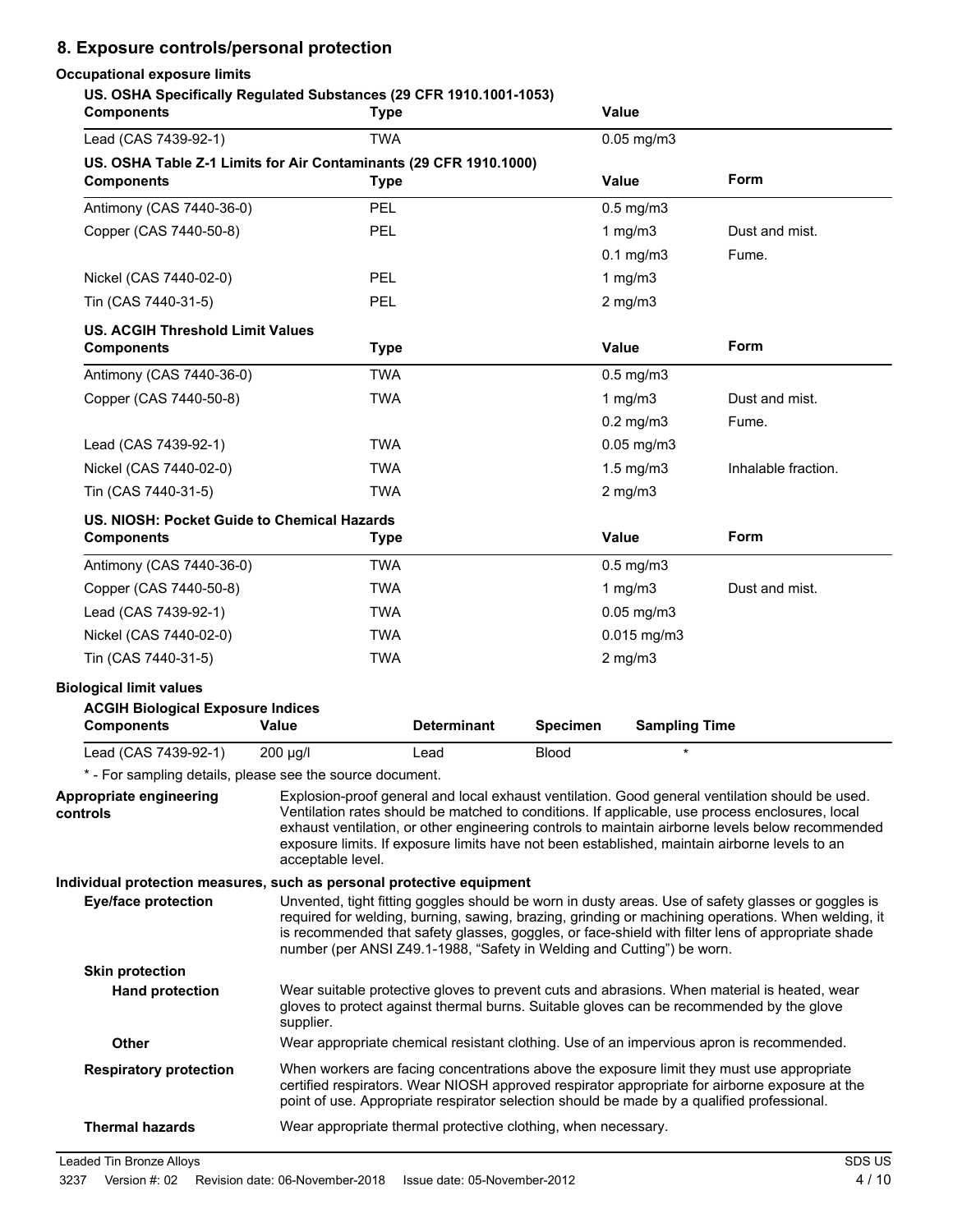Observe any medical surveillance requirements. When using, do not eat, drink or smoke. Always observe good personal hygiene measures, such as washing after handling the material and before eating, drinking, and/or smoking. Routinely wash work clothing and protective equipment to remove contaminants. Contaminated work clothing should not be allowed out of the workplace.

# **9. Physical and chemical properties**

| <b>Appearance</b>                                 |                                                      |  |  |
|---------------------------------------------------|------------------------------------------------------|--|--|
| <b>Physical state</b>                             | Solid.                                               |  |  |
| <b>Form</b>                                       | Shapes, Solids, Tubes & Turnings.                    |  |  |
| Color                                             | Yellow to red.                                       |  |  |
| Odor                                              | None.                                                |  |  |
| <b>Odor threshold</b>                             | Not available.                                       |  |  |
| pH                                                | Not available.                                       |  |  |
| Melting point/freezing point                      | 1790.6 °F (977 °C)                                   |  |  |
| Initial boiling point and boiling<br>range        | Not available.                                       |  |  |
| <b>Flash point</b>                                | Not available.                                       |  |  |
| <b>Evaporation rate</b>                           | Not available.                                       |  |  |
| Flammability (solid, gas)                         | Fine particles may form explosive mixtures with air. |  |  |
| Upper/lower flammability or explosive limits      |                                                      |  |  |
| <b>Flammability limit - lower</b><br>(%)          | Not available.                                       |  |  |
| <b>Flammability limit - upper</b><br>(%)          | Not available.                                       |  |  |
| Vapor pressure                                    | Not available.                                       |  |  |
| Vapor density                                     | Not available.                                       |  |  |
| <b>Relative density</b>                           | $7.5 - 9$                                            |  |  |
| Solubility(ies)                                   |                                                      |  |  |
| Solubility (water)                                | Insoluble in water.                                  |  |  |
| <b>Partition coefficient</b><br>(n-octanol/water) | Not available.                                       |  |  |
| <b>Auto-ignition temperature</b>                  | Not available.                                       |  |  |
| <b>Decomposition temperature</b>                  | Not available.                                       |  |  |
| <b>Viscosity</b>                                  | Not available.                                       |  |  |
| <b>Other information</b>                          |                                                      |  |  |
| <b>Bulk density</b>                               | $0.27 - 0.32$ lb/in <sup>3</sup>                     |  |  |
| <b>Explosive properties</b>                       | Not explosive.                                       |  |  |
| <b>Oxidizing properties</b>                       | Not oxidizing.                                       |  |  |
| 10. Stability and reactivity                      |                                                      |  |  |
|                                                   |                                                      |  |  |

| <b>Reactivity</b>                            | The product is stable and non-reactive under normal conditions of use, storage and transport.                                                                         |
|----------------------------------------------|-----------------------------------------------------------------------------------------------------------------------------------------------------------------------|
| <b>Chemical stability</b>                    | Material is stable under normal conditions.                                                                                                                           |
| <b>Possibility of hazardous</b><br>reactions | Contact with strong acids will release highly flammable hydrogen gas.                                                                                                 |
| <b>Conditions to avoid</b>                   | Keep away from heat, hot surfaces, sparks, open flames and other ignition sources. Contact with<br>incompatible materials. Minimize dust generation and accumulation. |
| Incompatible materials                       | Strong oxidizing agents. Acids.                                                                                                                                       |
| <b>Hazardous decomposition</b><br>products   | No hazardous decomposition products are known.                                                                                                                        |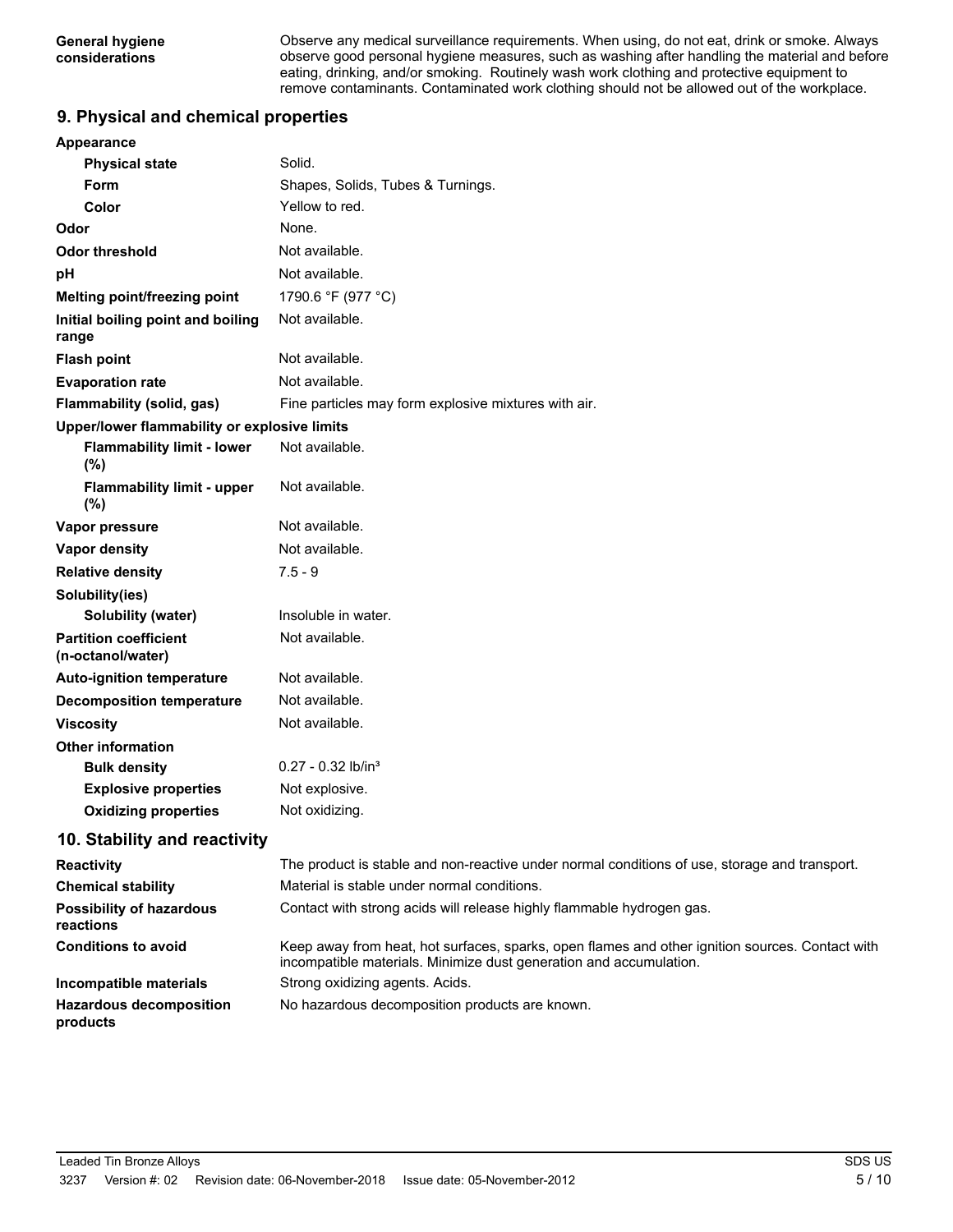# **11. Toxicological information**

# **Information on likely routes of exposure**

| <b>Inhalation</b>                                                                  | Harmful if inhaled. Elevated temperatures or mechanical action may form dust and fumes which<br>may be irritating to the mucous membranes and respiratory tract. Heating above the melting point<br>releases metallic oxides which may cause metal fume fever by inhalation. The symptoms are<br>shivering, fever, malaise and muscular pain.                     |
|------------------------------------------------------------------------------------|-------------------------------------------------------------------------------------------------------------------------------------------------------------------------------------------------------------------------------------------------------------------------------------------------------------------------------------------------------------------|
| <b>Skin contact</b>                                                                | May cause an allergic skin reaction. Hot or molten material may produce thermal burns.                                                                                                                                                                                                                                                                            |
| Eye contact                                                                        | Elevated temperatures or mechanical action may form dust and fumes which may be irritating to<br>the eyes. Molten material will produce thermal burns.                                                                                                                                                                                                            |
| Ingestion                                                                          | Harmful if swallowed.                                                                                                                                                                                                                                                                                                                                             |
| Symptoms related to the<br>physical, chemical and<br>toxicological characteristics | Elevated temperatures or mechanical action may form dust and fumes which may be irritating to<br>the eye, mucous membranes and respiratory tract. Narcosis. Behavioral changes. Decrease in<br>motor functions. May cause an allergic skin reaction. Dermatitis. Rash. Contact with hot material<br>can cause thermal burns which may result in permanent damage. |

#### **Information on toxicological effects**

| <b>Acute toxicity</b>                               | Harmful if inhaled. Harmful if swallowed.                                                                           |                                     |                     |
|-----------------------------------------------------|---------------------------------------------------------------------------------------------------------------------|-------------------------------------|---------------------|
| <b>Components</b>                                   | <b>Species</b>                                                                                                      |                                     | <b>Test Results</b> |
| Antimony (CAS 7440-36-0)                            |                                                                                                                     |                                     |                     |
| <u>Acute</u>                                        |                                                                                                                     |                                     |                     |
| Oral                                                |                                                                                                                     |                                     |                     |
| LD50                                                | Rat                                                                                                                 |                                     | 100 mg/kg           |
| Nickel (CAS 7440-02-0)                              |                                                                                                                     |                                     |                     |
| Acute                                               |                                                                                                                     |                                     |                     |
| <b>Inhalation</b>                                   |                                                                                                                     |                                     |                     |
| <b>NOAEC</b>                                        | Rat                                                                                                                 |                                     | 10200 mg/l, 1 hours |
| Oral                                                |                                                                                                                     |                                     |                     |
| LD <sub>50</sub>                                    | Rat                                                                                                                 |                                     | > 9000 mg/kg        |
| Zinc (CAS 7440-66-6)                                |                                                                                                                     |                                     |                     |
| <u>Acute</u>                                        |                                                                                                                     |                                     |                     |
| Oral                                                |                                                                                                                     |                                     |                     |
| LD <sub>50</sub>                                    | Mouse                                                                                                               |                                     | $> 5$ g/kg          |
| <b>Skin corrosion/irritation</b>                    | May cause irritation through mechanical abrasion. Hot or molten material may produce thermal<br>burns.              |                                     |                     |
| Serious eye damage/eye<br><i>irritation</i>         | May cause irritation through mechanical abrasion.                                                                   |                                     |                     |
| Respiratory or skin sensitization                   |                                                                                                                     |                                     |                     |
| <b>Respiratory sensitization</b>                    | Not a respiratory sensitizer.                                                                                       |                                     |                     |
| <b>Skin sensitization</b>                           | May cause an allergic skin reaction.                                                                                |                                     |                     |
| <b>Germ cell mutagenicity</b>                       | No data available to indicate product or any components present at greater than 0.1% are<br>mutagenic or genotoxic. |                                     |                     |
| Carcinogenicity                                     | Suspected of causing cancer.                                                                                        |                                     |                     |
|                                                     | IARC Monographs. Overall Evaluation of Carcinogenicity                                                              |                                     |                     |
| Lead (CAS 7439-92-1)                                |                                                                                                                     | 2B Possibly carcinogenic to humans. |                     |
| Nickel (CAS 7440-02-0)                              |                                                                                                                     | 2B Possibly carcinogenic to humans. |                     |
| <b>NTP Report on Carcinogens</b>                    |                                                                                                                     |                                     |                     |
| Lead (CAS 7439-92-1)<br>Nickel (CAS 7440-02-0)      | Reasonably Anticipated to be a Human Carcinogen.<br>Reasonably Anticipated to be a Human Carcinogen.                |                                     |                     |
|                                                     | OSHA Specifically Regulated Substances (29 CFR 1910.1001-1053)                                                      |                                     |                     |
| Not regulated.                                      |                                                                                                                     |                                     |                     |
| <b>Reproductive toxicity</b>                        | May cause harm to breastfed babies. May damage fertility or the unborn child.                                       |                                     |                     |
| Specific target organ toxicity -<br>single exposure | Not classified.                                                                                                     |                                     |                     |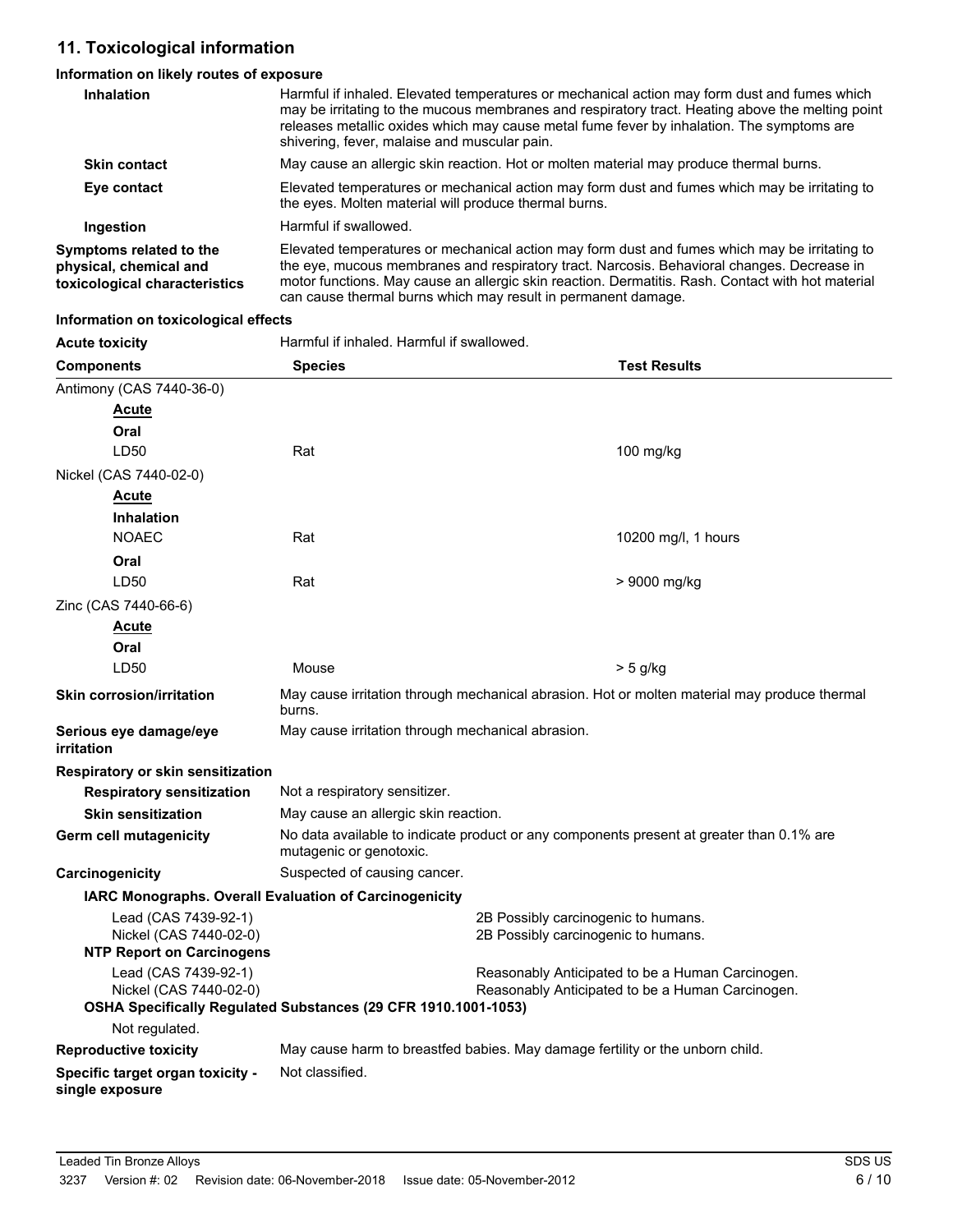| Specific target organ toxicity -<br>repeated exposure | Causes damage to organs (blood, central nervous system, kidneys, Lungs) through prolonged or<br>repeated exposure. May cause damage to organs (cardiovascular system) through prolonged or<br>repeated exposure.                                                                                                                                                                                                                                                                                                               |
|-------------------------------------------------------|--------------------------------------------------------------------------------------------------------------------------------------------------------------------------------------------------------------------------------------------------------------------------------------------------------------------------------------------------------------------------------------------------------------------------------------------------------------------------------------------------------------------------------|
| <b>Aspiration hazard</b>                              | Not an aspiration hazard.                                                                                                                                                                                                                                                                                                                                                                                                                                                                                                      |
| <b>Chronic effects</b>                                | Prolonged exposure may cause chronic effects.                                                                                                                                                                                                                                                                                                                                                                                                                                                                                  |
|                                                       | Lead may produce maternal toxicity, toxicity to the fetus, and adverse effects to blood, bone<br>marrow, central/peripheral nervous systems, kidney, liver, and reproductive system.                                                                                                                                                                                                                                                                                                                                           |
| <b>Further information</b>                            | Welding or plasma arc cutting of metal and alloys can generate ozone, nitric oxides and ultraviolet<br>radiation. Short-term (acute) overexposure to welding fumes may result in discomfort such as<br>metal fume fever, dizziness, nausea, or dryness or irritation of nose, throat, or eyes. May<br>aggravate pre-existing respiratory problems (e.g. asthma, emphysema). Ozone overexposure<br>may result in mucous membrane irritation or pulmonary discomfort. UV radiation can cause skin<br>erythema and welders flash. |

# **12. Ecological information**

**Ecotoxicity**

Very toxic to aquatic life with long lasting effects. Alloys in massive forms present a limited hazard for the environment.

| <b>Components</b>                    |                                                                                                                                                  | <b>Species</b>                         | <b>Test Results</b>        |
|--------------------------------------|--------------------------------------------------------------------------------------------------------------------------------------------------|----------------------------------------|----------------------------|
| Copper (CAS 7440-50-8)               |                                                                                                                                                  |                                        |                            |
| <b>Aquatic</b>                       |                                                                                                                                                  |                                        |                            |
| Chronic                              |                                                                                                                                                  |                                        |                            |
| Other                                | <b>NOEC</b>                                                                                                                                      | Juga plicifera                         | $6 \mu g/l$                |
| Lead (CAS 7439-92-1)                 |                                                                                                                                                  |                                        |                            |
| <b>Aquatic</b>                       |                                                                                                                                                  |                                        |                            |
| Acute                                |                                                                                                                                                  |                                        |                            |
| Crustacea                            | EC50                                                                                                                                             | Ceriodaphnia dubia                     | $0.248$ mg/l, 48 hours pH8 |
| Fish                                 | <b>LC50</b>                                                                                                                                      | Pimephales promelas                    | 0.283 mg/l, 96 hours pH8   |
| Nickel (CAS 7440-02-0)               |                                                                                                                                                  |                                        |                            |
| <b>Aquatic</b>                       |                                                                                                                                                  |                                        |                            |
| Chronic                              |                                                                                                                                                  |                                        |                            |
| Crustacea                            | <b>NOEC</b>                                                                                                                                      | Ceriodaphnia dubia                     | $2.8 \mu g/l$              |
| Fish                                 | <b>NOEC</b>                                                                                                                                      | Zebra danio (Danio rerio)              | $40 \mu g/l$               |
| Zinc (CAS 7440-66-6)                 |                                                                                                                                                  |                                        |                            |
| <b>Aquatic</b>                       |                                                                                                                                                  |                                        |                            |
| Acute                                |                                                                                                                                                  |                                        |                            |
| Crustacea                            | <b>EC50</b>                                                                                                                                      | Daphnia magna                          | $0.07$ mg/l                |
| Fish                                 | <b>LC50</b>                                                                                                                                      | Oncorhynchus mykiss                    | $0.14$ mg/l                |
| <b>Persistence and degradability</b> |                                                                                                                                                  | Not relevant for inorganic substances. |                            |
| <b>Bioaccumulative potential</b>     | The product contains potentially bioaccumulating substances.                                                                                     |                                        |                            |
| <b>Mobility in soil</b>              | Alloys in massive forms are not mobile in the environment.                                                                                       |                                        |                            |
| Other adverse effects                | This product contains one or more substances identified as hazardous air pollutants (HAPs) per<br>the US Federal Clean Air Act (see section 15). |                                        |                            |
| 13. Disposal considerations          |                                                                                                                                                  |                                        |                            |

| <b>Disposal instructions</b>             | Collect and reclaim or dispose in sealed containers at licensed waste disposal site. Do not allow<br>this material to drain into sewers/water supplies. Do not contaminate ponds, waterways or ditches<br>with chemical or used container. Dispose of contents/container in accordance with<br>local/regional/national/international regulations. |
|------------------------------------------|---------------------------------------------------------------------------------------------------------------------------------------------------------------------------------------------------------------------------------------------------------------------------------------------------------------------------------------------------|
| Local disposal regulations               | Dispose in accordance with all applicable regulations.                                                                                                                                                                                                                                                                                            |
| Hazardous waste code                     | The waste code should be assigned in discussion between the user, the producer and the waste<br>disposal company.                                                                                                                                                                                                                                 |
| Waste from residues / unused<br>products | Dispose of in accordance with local regulations. Empty containers or liners may retain some<br>product residues. This material and its container must be disposed of in a safe manner (see:<br>Disposal instructions).                                                                                                                            |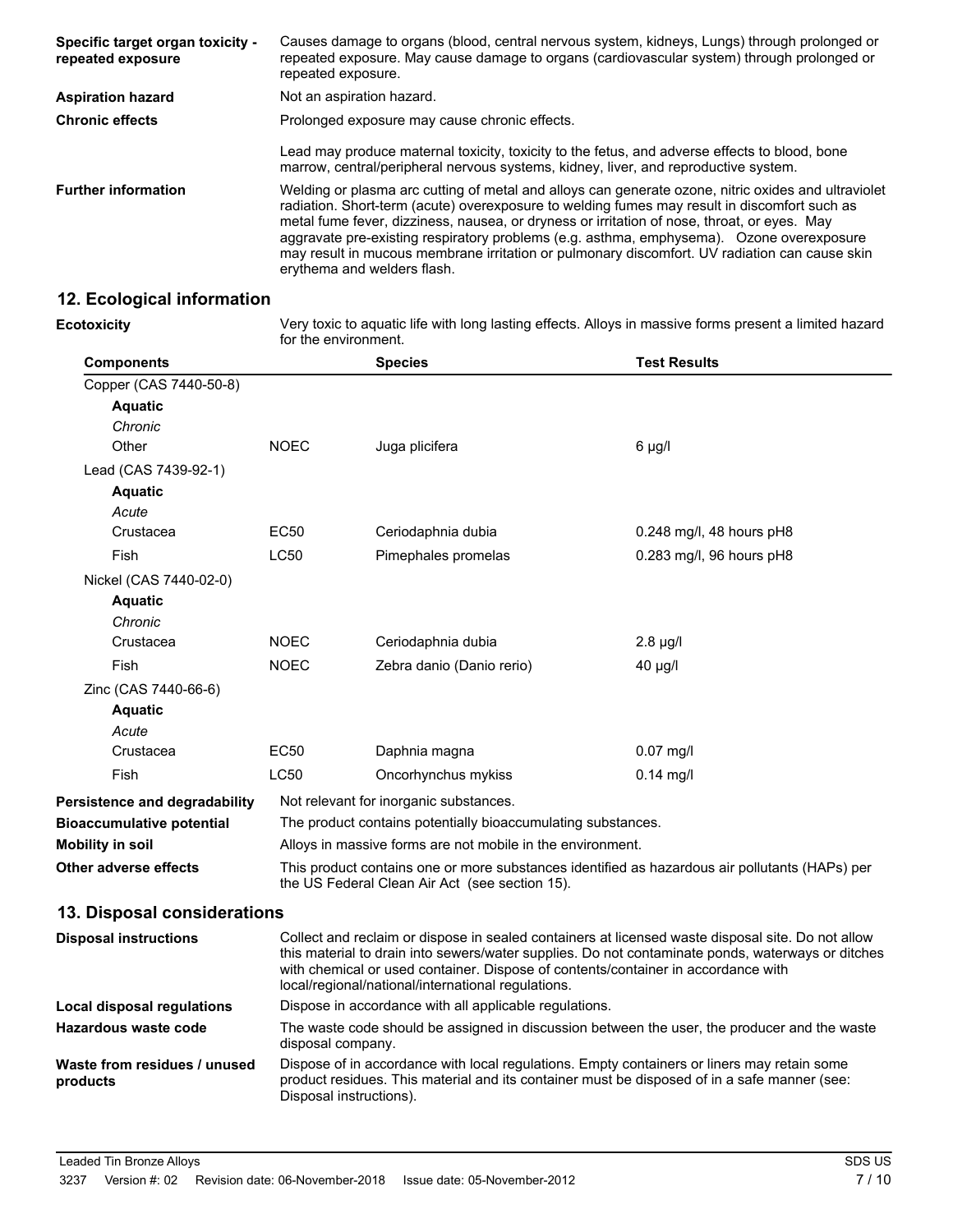Since emptied containers may retain product residue, follow label warnings even after container is emptied. Empty containers should be taken to an approved waste handling site for recycling or disposal.

### **14. Transport information**

#### **DOT**

Not regulated as dangerous goods.

#### **IATA**

Not regulated as dangerous goods.

#### **IMDG**

Not regulated as dangerous goods.

**Transport in bulk according to** Not applicable. **Annex II of MARPOL 73/78 and the IBC Code**

### **15. Regulatory information**

#### **US federal regulations**

This product is a "Hazardous Chemical" as defined by the OSHA Hazard Communication Standard, 29 CFR 1910.1200.

#### **TSCA Section 12(b) Export Notification (40 CFR 707, Subpt. D)**

Not regulated.

#### **CERCLA Hazardous Substance List (40 CFR 302.4)**

| Antimony (CAS 7440-36-0)               | Listed. |
|----------------------------------------|---------|
| Copper (CAS 7440-50-8)                 | Listed. |
| Lead (CAS 7439-92-1)                   | Listed. |
| Nickel (CAS 7440-02-0)                 | Listed. |
| Zinc (CAS 7440-66-6)                   | Listed. |
| 18.204 Emargeneur relegae natification |         |

### **SARA 304 Emergency release notification**

Not regulated.

#### **OSHA Specifically Regulated Substances (29 CFR 1910.1001-1053)**

Lead (CAS 7439-92-1) Reproductive toxicity Central nervous system Kidney Blood Acute toxicity

#### **Superfund Amendments and Reauthorization Act of 1986 (SARA)**

#### **SARA 302 Extremely hazardous substance**

Not listed.

**SARA 311/312 Hazardous** Yes

**chemical**

| <b>Classified hazard</b><br>categories | Combustible dust<br>Acute toxicity (any route of exposure)<br>Respiratory or skin sensitization<br>Carcinogenicity<br>Reproductive toxicity |  |
|----------------------------------------|---------------------------------------------------------------------------------------------------------------------------------------------|--|
|                                        |                                                                                                                                             |  |

#### Specific target organ toxicity (single or repeated exposure) **SARA 313 (TRI reporting)**

| <b>Chemical name</b> | <b>CAS number</b> | $%$ by wt.    |  |
|----------------------|-------------------|---------------|--|
| Antimony             | 7440-36-0         | $0.005 - 1.5$ |  |
| Copper               | 7440-50-8         | $50 - 90$     |  |
| Lead                 | 7439-92-1         | $0.005 - 34$  |  |
| Nickel               | 7440-02-0         | $0.005 - 32$  |  |
| Zinc                 | 7440-66-6         | $0.005 - 26$  |  |
|                      |                   |               |  |

#### **Other federal regulations**

#### **Clean Air Act (CAA) Section 112 Hazardous Air Pollutants (HAPs) List**

Antimony (CAS 7440-36-0) Lead (CAS 7439-92-1) Nickel (CAS 7440-02-0)

### **Clean Air Act (CAA) Section 112(r) Accidental Release Prevention (40 CFR 68.130)**

Not regulated.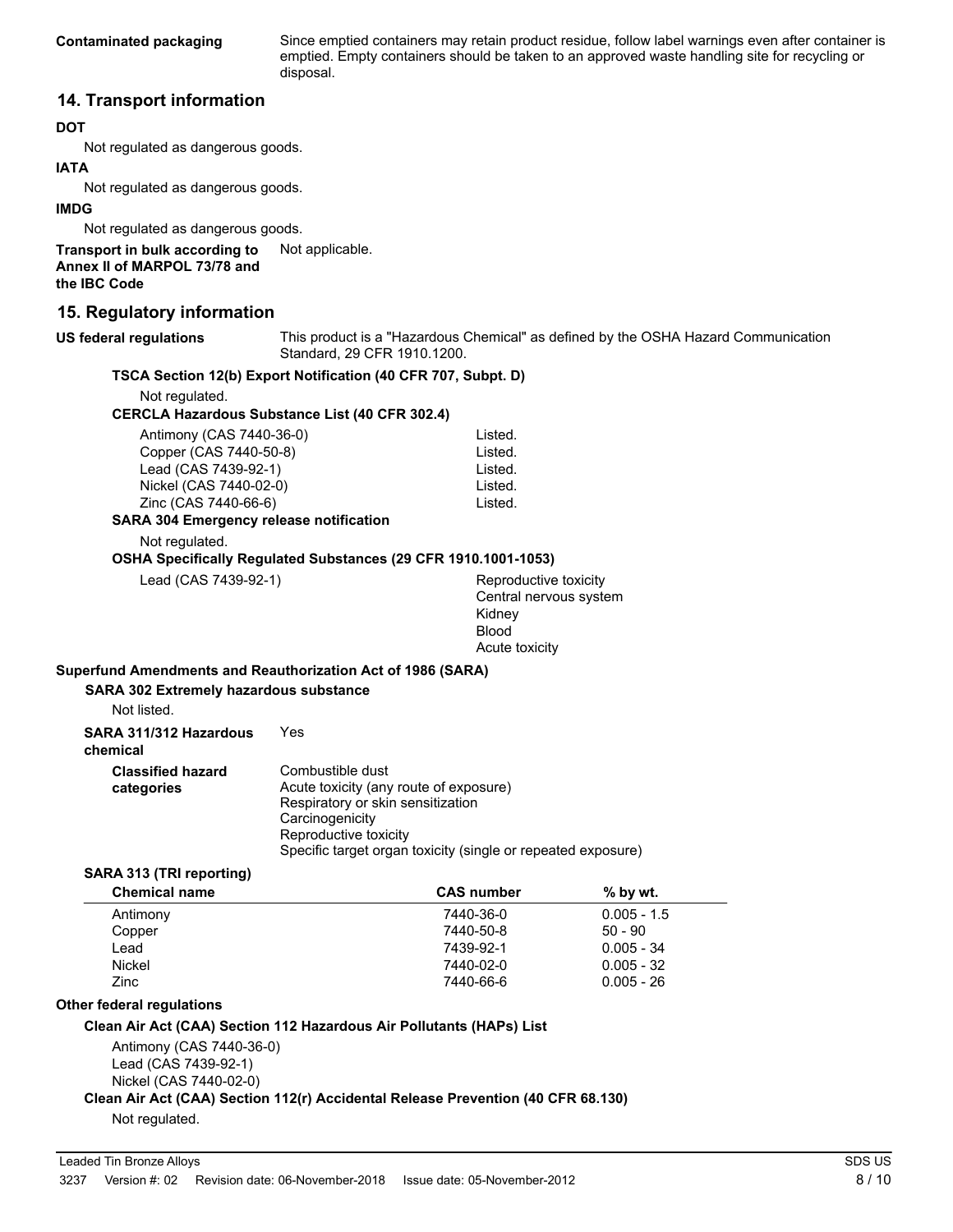**(SDWA)**

# **US state regulations**

### **US. Massachusetts RTK - Substance List**

Antimony (CAS 7440-36-0) Copper (CAS 7440-50-8) Lead (CAS 7439-92-1) Nickel (CAS 7440-02-0) Tin (CAS 7440-31-5) Zinc (CAS 7440-66-6)

### **US. New Jersey Worker and Community Right-to-Know Act**

Antimony (CAS 7440-36-0) Copper (CAS 7440-50-8) Lead (CAS 7439-92-1) Nickel (CAS 7440-02-0) Tin (CAS 7440-31-5) Zinc (CAS 7440-66-6)

#### **US. Pennsylvania Worker and Community Right-to-Know Law**

Antimony (CAS 7440-36-0) Copper (CAS 7440-50-8) Lead (CAS 7439-92-1) Nickel (CAS 7440-02-0) Tin (CAS 7440-31-5) Zinc (CAS 7440-66-6)

### **US. Rhode Island RTK**

Antimony (CAS 7440-36-0) Copper (CAS 7440-50-8) Lead (CAS 7439-92-1) Nickel (CAS 7440-02-0) Tin (CAS 7440-31-5) Zinc (CAS 7440-66-6)

### **California Proposition 65**

**WARNING:** This product can expose you to chemicals including Lead, which is known to the State of California to cause cancer and birth defects or other reproductive harm. For more information go to www.P65Warnings.ca.gov.

### **California Proposition 65 - CRT: Listed date/Carcinogenic substance**

| Lead (CAS 7439-92-1)                                                   | Listed: October 1, 1992                                                                                          |
|------------------------------------------------------------------------|------------------------------------------------------------------------------------------------------------------|
| Nickel (CAS 7440-02-0)                                                 | Listed: October 1, 1989                                                                                          |
| California Proposition 65 - CRT: Listed date/Developmental toxin       |                                                                                                                  |
| Lead (CAS 7439-92-1)                                                   | Listed: February 27, 1987                                                                                        |
| California Proposition 65 - CRT: Listed date/Female reproductive toxin |                                                                                                                  |
| Lead (CAS 7439-92-1)                                                   | Listed: February 27, 1987                                                                                        |
| California Proposition 65 - CRT: Listed date/Male reproductive toxin   |                                                                                                                  |
| Lead (CAS 7439-92-1)                                                   | Listed: February 27, 1987                                                                                        |
|                                                                        | US. California. Candidate Chemicals List. Safer Consumer Products Regulations (Cal. Code Regs, tit. 22, 69502.3, |
| $subd.$ $(a)$                                                          |                                                                                                                  |
| Antimony (CAS 7440-36-0)                                               |                                                                                                                  |
| Copper (CAS 7440-50-8)                                                 |                                                                                                                  |
| Lead (CAS 7439-92-1)                                                   |                                                                                                                  |
| Nickel (CAS 7440-02-0)                                                 |                                                                                                                  |
| Tin (CAS 7440-31-5)                                                    |                                                                                                                  |

TIN (CAS 7440-31-5) Zinc (CAS 7440-66-6)

### **International Inventories**

| Country(s) or region | Inventory name                                             | On inventory (yes/no)* |
|----------------------|------------------------------------------------------------|------------------------|
| Australia            | Australian Inventory of Chemical Substances (AICS)         | Yes                    |
| Canada               | Domestic Substances List (DSL)                             | Yes                    |
| Canada               | Non-Domestic Substances List (NDSL)                        | No                     |
| China                | Inventory of Existing Chemical Substances in China (IECSC) | Yes                    |